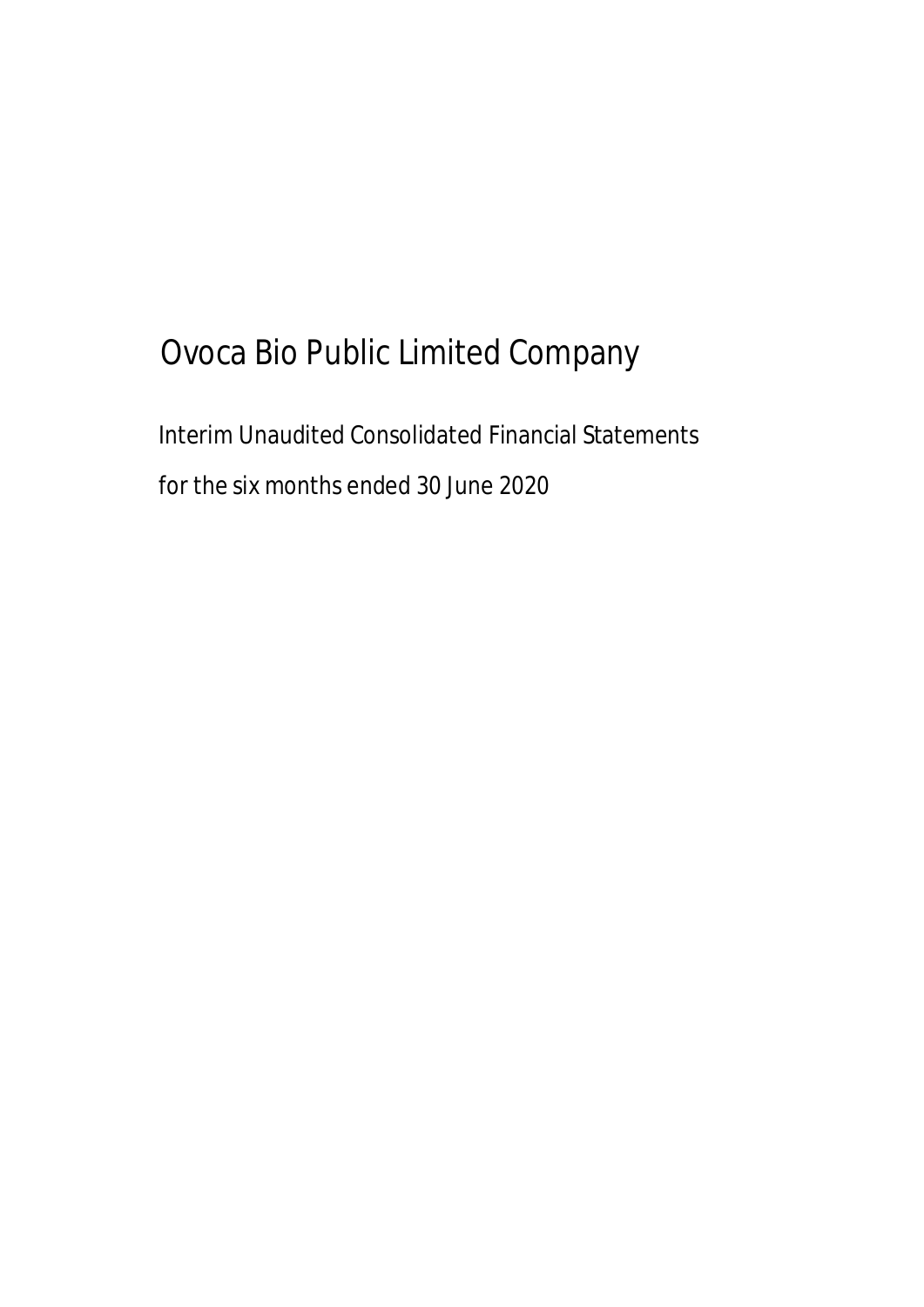| <b>CONDENSED CONSOLIDATED INCOME STATEMENT</b>                       | <b>Unaudited</b><br>6 Months ended<br>30/06/2020<br>€000 | <b>Unaudited</b><br>6 Months ended<br>30/06/2019<br>€000 | <b>Unaudited</b><br>6 Months ended<br>30/06/2020<br>\$'000 | <b>Unaudited</b><br>6 Months ended<br>30/06/2019<br>\$'000 |
|----------------------------------------------------------------------|----------------------------------------------------------|----------------------------------------------------------|------------------------------------------------------------|------------------------------------------------------------|
| <b>Continuing operations</b>                                         |                                                          |                                                          |                                                            |                                                            |
| Administration expenses                                              | (1, 103)                                                 | (1, 184)                                                 | (1, 216)                                                   | (1, 345)                                                   |
| Other (losses)/gains                                                 | (1,091)                                                  | 463                                                      | (1, 202)                                                   | 526                                                        |
| <b>Operating loss</b>                                                | (2, 194)                                                 | (721)                                                    | (2, 418)                                                   | (819)                                                      |
| Finance costs                                                        | (8)                                                      | (4)                                                      | (9)                                                        | (5)                                                        |
| Finance income                                                       | 195                                                      | 286                                                      | 215                                                        | 325                                                        |
| Loss for the period before tax                                       | (2,007)                                                  | (439)                                                    | (2, 212)                                                   | (499)                                                      |
| Income tax                                                           |                                                          |                                                          |                                                            |                                                            |
| Loss for the period from continuing operations                       | (2,007)                                                  | (439)                                                    | (2, 212)                                                   | (499)                                                      |
| <b>Discontinued operations</b>                                       |                                                          |                                                          |                                                            |                                                            |
| (Loss)/profit from discontinued operations net of tax                | (32)                                                     | 41                                                       | (35)                                                       | 47                                                         |
| Loss for the period                                                  | (2,039)                                                  | (398)                                                    | (2, 247)                                                   | (452)                                                      |
| Loss for the period attributable to:                                 |                                                          |                                                          |                                                            |                                                            |
| Owners of the parent                                                 | (2,003)                                                  | (150)                                                    | (2, 208)                                                   | (172)                                                      |
| Non-controlling interest                                             | (36)                                                     | (248)                                                    | (39)                                                       | (280)                                                      |
|                                                                      | (2,039)                                                  | (398)                                                    | (2, 247)                                                   | (452)                                                      |
| (Loss)/earnings per share                                            |                                                          |                                                          |                                                            |                                                            |
| Basic loss per share from continuing operations                      | (2.46)                                                   | (0.49)                                                   | (2.71)                                                     | (0.55)                                                     |
| Basic (loss)/earnings per share from discontinued operations         | (0.04)                                                   | 0.05                                                     | (0.04)                                                     | 0.06                                                       |
| Fully diluted loss per share from continuing operations              | (2.46)                                                   | (0.49)                                                   | (2.71)                                                     | (0.55)                                                     |
| Fully diluted (loss)/earnings per share from discontinued operations | (0.04)                                                   | 0.05                                                     | (0.04)                                                     | 0.06                                                       |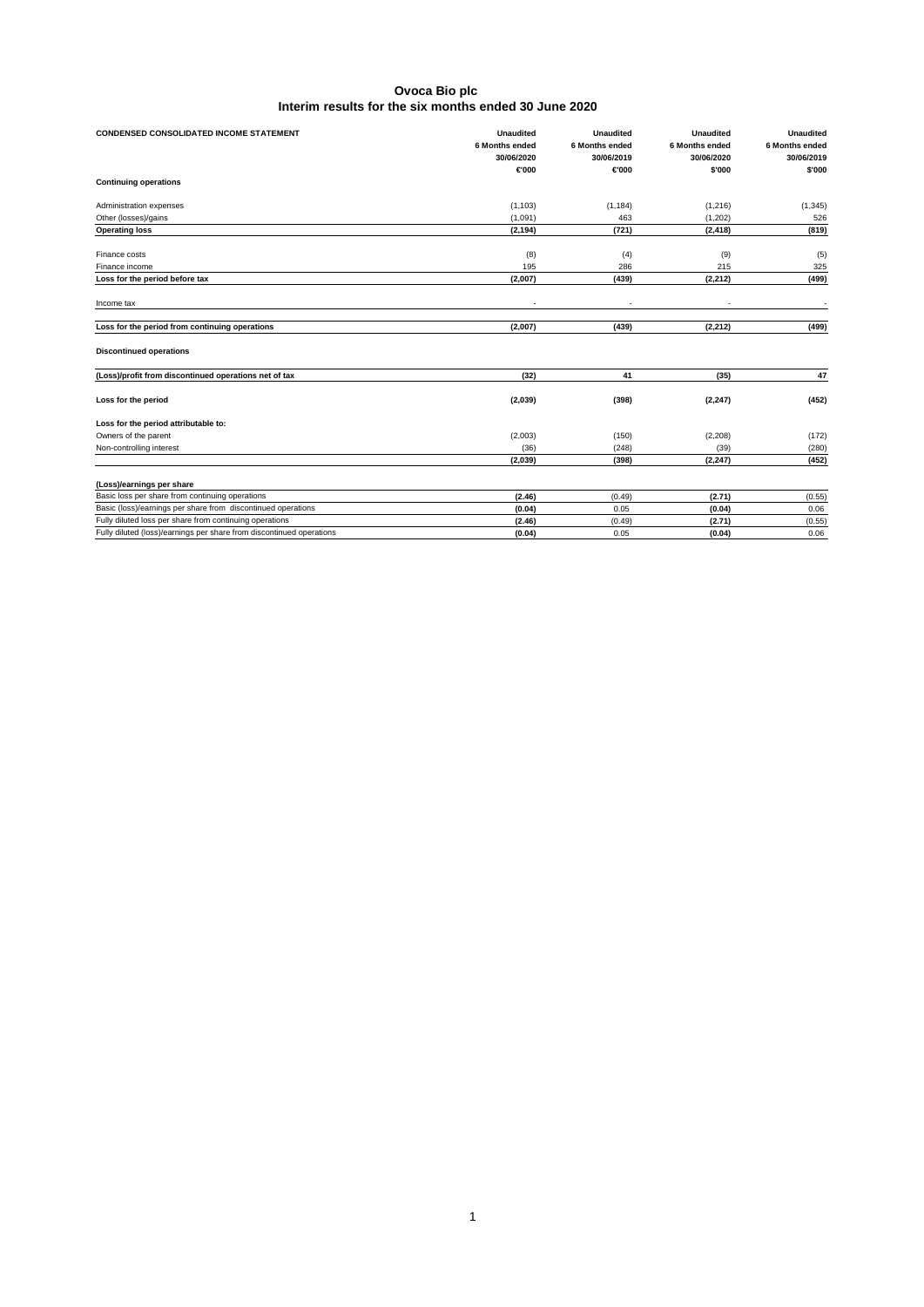| CONDENSED CONSOLIDATED STATEMENT OF COMPREHENSIVE (LOSS)/INCOME                                                                                     | <b>Unaudited</b><br><b>6 Months ended</b><br>30/06/2020<br>€000 | <b>Unaudited</b><br>6 Months ended<br>30/06/2019<br>€000 | <b>Unaudited</b><br><b>6 Months ended</b><br>30/06/2020<br>\$'000 | <b>Unaudited</b><br><b>6 Months ended</b><br>30/06/2019<br>\$'000 |
|-----------------------------------------------------------------------------------------------------------------------------------------------------|-----------------------------------------------------------------|----------------------------------------------------------|-------------------------------------------------------------------|-------------------------------------------------------------------|
| Loss for the period                                                                                                                                 | (2,039)                                                         | (398)                                                    | (2, 247)                                                          | (452)                                                             |
| Other comprehensive income/(expense):                                                                                                               |                                                                 |                                                          |                                                                   |                                                                   |
| Items that may not be reclassified subsequently to profit or loss                                                                                   |                                                                 |                                                          |                                                                   |                                                                   |
| Fair value movement on equity securities designated as at FVOCI                                                                                     | 2.557                                                           | 3,015                                                    | 2,819                                                             | 3,427                                                             |
| Exchange movement on equity securities designated as at FVOCI                                                                                       | (277)                                                           | (659)                                                    | (305)                                                             | (749)                                                             |
| Items that may be reclassified subsequently to profit or loss<br>Foreign exchange (loss)/gain arising from translation of financial statements of a |                                                                 |                                                          |                                                                   |                                                                   |
| foreign operation                                                                                                                                   | (256)                                                           | 260                                                      | (198)                                                             | 121                                                               |
| Total comprehensive (loss)/income for the period                                                                                                    | (15)                                                            | 2,218                                                    | 69                                                                | 2,347                                                             |
| Total comprehensive (loss)/income for the period attributable to:                                                                                   |                                                                 |                                                          |                                                                   |                                                                   |
| Owners of the parent                                                                                                                                | 83                                                              | 2,395                                                    | 176                                                               | 2,547                                                             |
| Non-controlling interest                                                                                                                            | (98)                                                            | (177)                                                    | (107)                                                             | (200)                                                             |
|                                                                                                                                                     | (15)                                                            | 2,218                                                    | 69                                                                | 2,347                                                             |

There is no income tax impact in respect of components recognised within the consolidated statement of comprehensive income.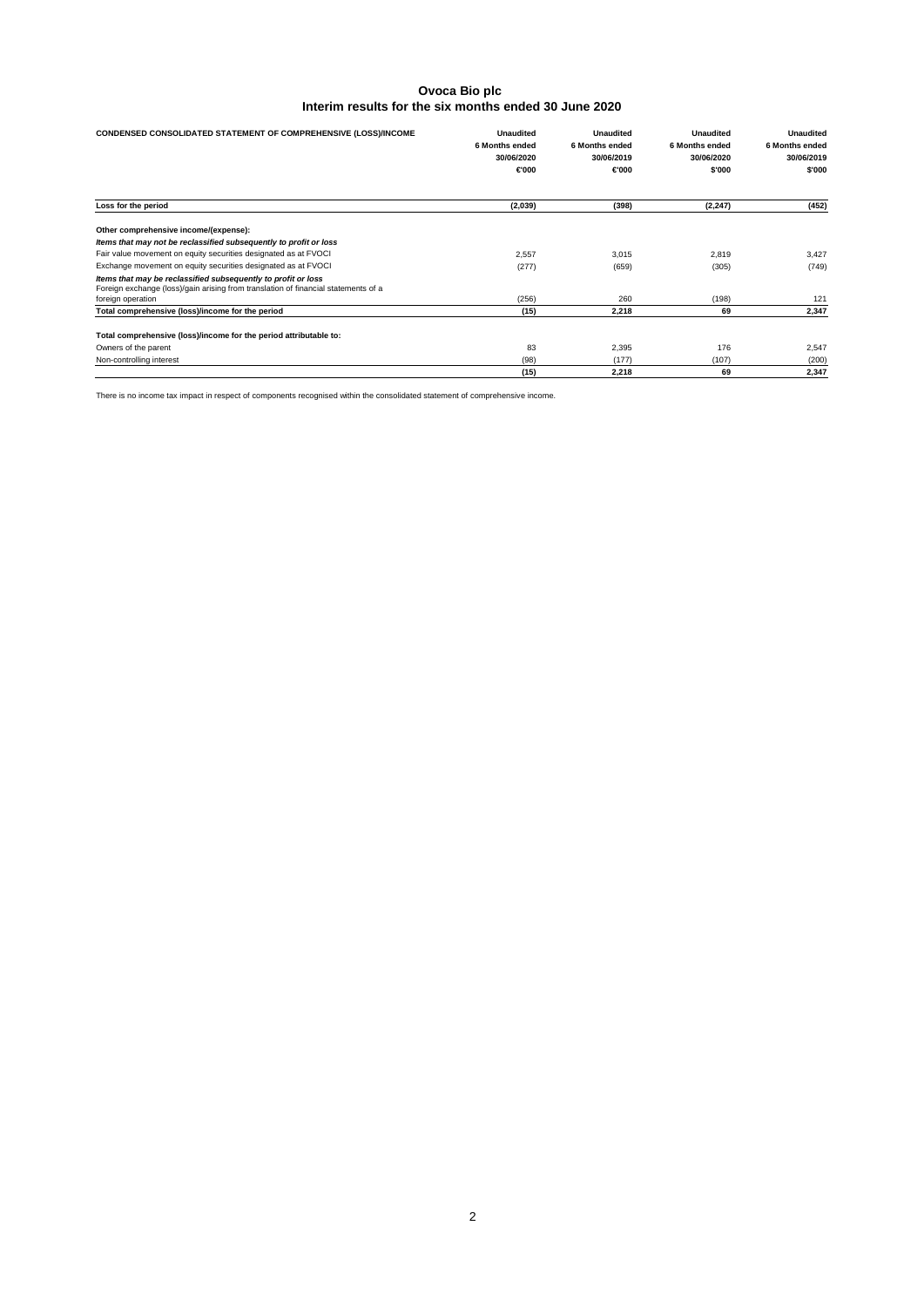**CONDENSED CONSOLIDATED STATEMENTS OF CHANGES IN EQUITY**

|                                                                                     | Share<br>capital | Treasury<br><b>Shares</b> | Share<br>based<br>payment<br>reserve | Other<br>reserves        | Foreign<br>Currency<br>translation<br>reserve | earnings | Total<br><i>(attributable)</i><br><b>Retained to owners of</b><br>the parent) | Non-<br>controlling<br>interest | Total<br>Equity          |
|-------------------------------------------------------------------------------------|------------------|---------------------------|--------------------------------------|--------------------------|-----------------------------------------------|----------|-------------------------------------------------------------------------------|---------------------------------|--------------------------|
| <b>Unaudited</b>                                                                    | €000             | €000                      | €000                                 | €000                     | €000                                          | €000     | €000                                                                          | €000                            | €000                     |
| At 1 January 2020                                                                   | 11.057           | (547)                     | 21                                   | 681                      | 4.730                                         | 6,402    | 22,344                                                                        | 1,492                           | 23,836                   |
| <b>Comprehensive loss</b>                                                           |                  |                           |                                      |                          |                                               |          |                                                                               |                                 |                          |
| Loss for the period                                                                 |                  |                           |                                      |                          | $\overline{\phantom{a}}$                      | (2,003)  | (2,003)                                                                       | (36)                            | (2,039)                  |
| Other comprehensive (loss)/ income                                                  |                  |                           |                                      |                          |                                               |          |                                                                               |                                 |                          |
| Transfer to retained earnings from sales of equity securities designated as at FVOC |                  |                           | ۰                                    | (571)                    |                                               | 571      | ٠                                                                             |                                 | $\overline{\phantom{a}}$ |
| Movement on equity securities designated as at FVOCI                                |                  | ۰                         | $\sim$                               | 2.557                    |                                               | ٠        | 2.557                                                                         |                                 | 2,557                    |
| Exchange movement on equity securities designated as at FVOCI                       |                  |                           |                                      | (277)                    |                                               | ٠        | (277)                                                                         | ٠                               | (277)                    |
| Foreign exchange gain arising from translation of financial statements of a foreign |                  |                           |                                      |                          |                                               |          |                                                                               |                                 |                          |
| operation                                                                           |                  |                           |                                      | $\overline{\phantom{a}}$ | (194)                                         | ٠        | (194)                                                                         | ٠                               | (194)                    |
| Total comprehensive income/(loss) for the period                                    |                  | $\overline{\phantom{a}}$  | $\overline{\phantom{a}}$             | 1,709                    | (194)                                         | (1, 432) | 83                                                                            | (36)                            | 47                       |
| Transactions with owners of the Company                                             |                  |                           |                                      |                          |                                               |          |                                                                               |                                 |                          |
| Share based payments                                                                | ×.               | ٠                         | 15                                   |                          |                                               | $\sim$   | 15                                                                            | $\sim$                          | 15                       |
| Changes in ownership interest                                                       |                  |                           |                                      |                          |                                               |          |                                                                               |                                 |                          |
| Purchase of the remaining interest in a subsidiary                                  | $\sim$           | ٠                         | ٠                                    | ٠                        | (62)                                          | (2,649)  | (2,711)                                                                       | (1, 456)                        | (4, 167)                 |
| Balance at 30 June 2020                                                             | 11,057           | (547)                     | 36                                   | 2,390                    | 4,474                                         | 2,321    | 19,731                                                                        | $\blacksquare$                  | 19,731                   |

|                                                                                     | <b>Share</b> |               | Share<br>based<br>Treasurv<br>payment |                          |         | Foreign<br>Currency<br><b>Other Translation</b> |             | <b>Total</b><br>(attributable<br><b>Retained to owners of</b> | Non-<br>controlling | <b>Total</b> |
|-------------------------------------------------------------------------------------|--------------|---------------|---------------------------------------|--------------------------|---------|-------------------------------------------------|-------------|---------------------------------------------------------------|---------------------|--------------|
|                                                                                     | capital      | <b>Shares</b> | reserve                               | reserves                 | Reserve | earnings                                        | the parent) | interest                                                      | Equity              |              |
| <b>Unaudited</b>                                                                    | €000         | €000          | €000                                  | €000                     | €000    | €000                                            | €000        | €000                                                          | €000                |              |
| At 1 January 2019                                                                   | 11,057       | (547)         | ٠                                     | 3,968                    | 4,512   | (524)                                           | 18,466      | 2,160                                                         | 20,626              |              |
| Comprehensive (loss)/income                                                         |              |               |                                       |                          |         |                                                 |             |                                                               |                     |              |
| Loss for the period                                                                 |              |               |                                       |                          | ٠       | (151)                                           | (150)       | (248)                                                         | (398)               |              |
| Other comprehensive (loss)/ income                                                  |              |               |                                       |                          |         |                                                 |             |                                                               |                     |              |
| Movement on equity securities designated as at FVOCI                                |              |               | $\sim$                                | 3,015                    | ٠       | $\sim$                                          | 3,015       | ٠                                                             | 3,015               |              |
| Exchange movement on equity securities designated as at FVOCI                       |              |               |                                       | (659)                    | ٠       | $\sim$                                          | (659)       |                                                               | (659)               |              |
| Foreign exchange gain arising from translation of financial statements of a foreign |              |               |                                       |                          |         |                                                 |             |                                                               |                     |              |
| operation                                                                           |              |               |                                       | $\overline{\phantom{a}}$ | 189     | ٠                                               | 189         | 71                                                            | 260                 |              |
| Total comprehensive (loss)/income for the period                                    | ۰            | ٠             | ٠                                     | 2,356                    | 189     | (151)                                           | 2,395       | (177)                                                         | 2,218               |              |
| Transactions with owners of the Company                                             |              |               |                                       |                          |         |                                                 |             |                                                               |                     |              |
| Share based payments                                                                |              |               | $\overline{1}$                        |                          |         |                                                 |             |                                                               |                     |              |
| Changes in ownership interest                                                       |              |               |                                       |                          |         |                                                 |             |                                                               |                     |              |
| Changes in non-controlling interest                                                 |              |               |                                       |                          |         |                                                 |             | (429)                                                         | (429)               |              |
| Balance at 30 June 2019                                                             | 11,057       | (547)         |                                       | 6,324                    | 4,701   | (675)                                           | 20,862      | 1,554                                                         | 22,416              |              |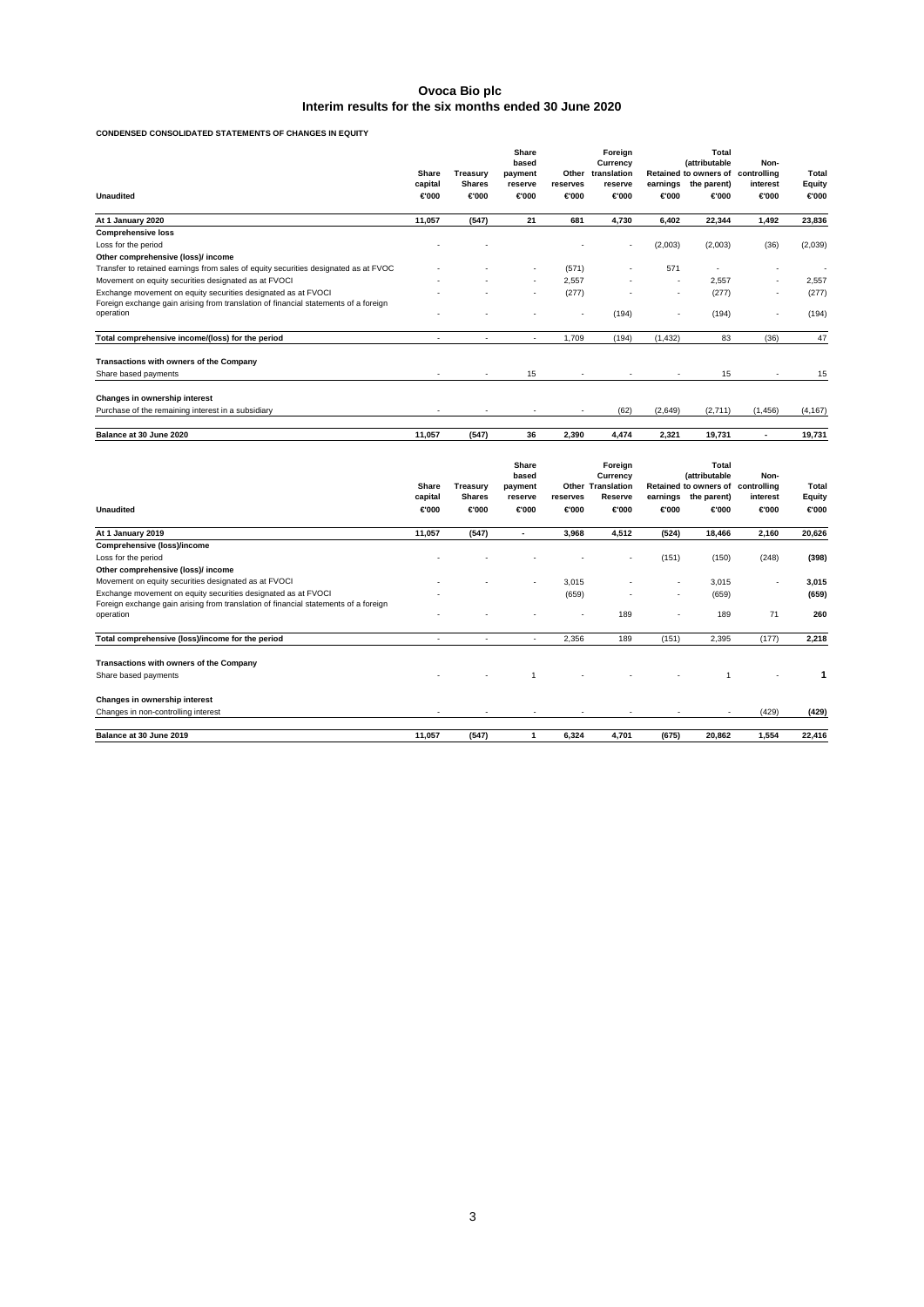# **Ovoca Bio plc as at 30 June 2020**

# **CONDENSED CONSOLIDATED STATEMENT OF FINANCIAL POSITION**

|                                                                        | <b>Unaudited</b><br>30/06/2020 | <b>Audited</b><br>31/12/2019 | <b>Unaudited</b><br>30/06/2020 | <b>Audited</b><br>31/12/2019 |
|------------------------------------------------------------------------|--------------------------------|------------------------------|--------------------------------|------------------------------|
|                                                                        | €000                           | €000                         | \$'000                         | \$'000                       |
| <b>Assets</b>                                                          |                                |                              |                                |                              |
| Non current assets                                                     |                                |                              |                                |                              |
| Goodwill                                                               | 4.021                          | 4.039                        | 4,523                          | 4,575                        |
| Other intangible assets                                                | 1,563                          | 1,682                        | 1,758                          | 1,884                        |
| Property, plant and equipment                                          | $\overline{4}$                 | 3                            | 4                              | 3                            |
| Equity investments at fair value through other comprehensive income    | 6,906                          | 7,489                        | 7,767                          | 8,387                        |
|                                                                        | 12,494                         | 13,213                       | 14,052                         | 14,849                       |
| <b>Current assets</b>                                                  |                                |                              |                                |                              |
| Inventories                                                            | 173                            | 203                          | 195                            | 227                          |
| Trade and other receivables                                            | 126                            | 171                          | 142                            | 191                          |
| Cash and cash equivalents                                              | 6,744                          | 10,075                       | 7,586                          | 11,283                       |
|                                                                        | 7,043                          | 10,449                       | 7,923                          | 11,701                       |
| Assets included in disposal group classified as held for sale          | 416                            | 601                          |                                | 673                          |
|                                                                        |                                |                              | 468                            |                              |
| <b>Total assets</b>                                                    | 19,953                         | 24,263                       | 22,443                         | 27,223                       |
| <b>Equity and liabilities</b>                                          |                                |                              |                                |                              |
| Equity                                                                 |                                |                              |                                |                              |
| Ordinary shares                                                        | 11.057                         | 11,057                       | 15,586                         | 15,586                       |
| Treasury shares                                                        | (547)                          | (547)                        | (607)                          | (607)                        |
| Other reserves                                                         | 2,390                          | 681                          | 2.807                          | 923                          |
| Foreign currency translation reserve                                   | 4,474                          | 4,730                        | 616                            | 868                          |
| Share based payment reserve                                            | 36                             | 21                           | 41                             | 24                           |
| Retained earnings                                                      | 2,321                          | 6,402                        | 3,749                          | 8,244                        |
|                                                                        | 19,731                         | 22,344                       | 22,192                         | 25,038                       |
| Non controlling interest                                               |                                | 1,492                        | ٠                              | 1,707                        |
|                                                                        | 19,731                         | 23,836                       | 22,192                         | 26,745                       |
| <b>Current liabilities</b>                                             |                                |                              |                                |                              |
| Trade and other payables                                               | 205                            | 349                          | 231                            | 391                          |
| Contingent provisions                                                  | 11                             | $\mathbf 0$                  | 12                             | $\mathbf 0$                  |
| Borrowings                                                             |                                | $\mathbf 0$                  | ٠                              | $\mathbf 0$                  |
|                                                                        | 216                            | 349                          | 243                            | 391                          |
| Liabilities included in the disposal group classified as held for sale | $\overline{7}$                 | 78                           | 8                              | 87                           |
| <b>Total equity and liabilities</b>                                    | 19.953                         | 24.263                       | 22.443                         | 27.223                       |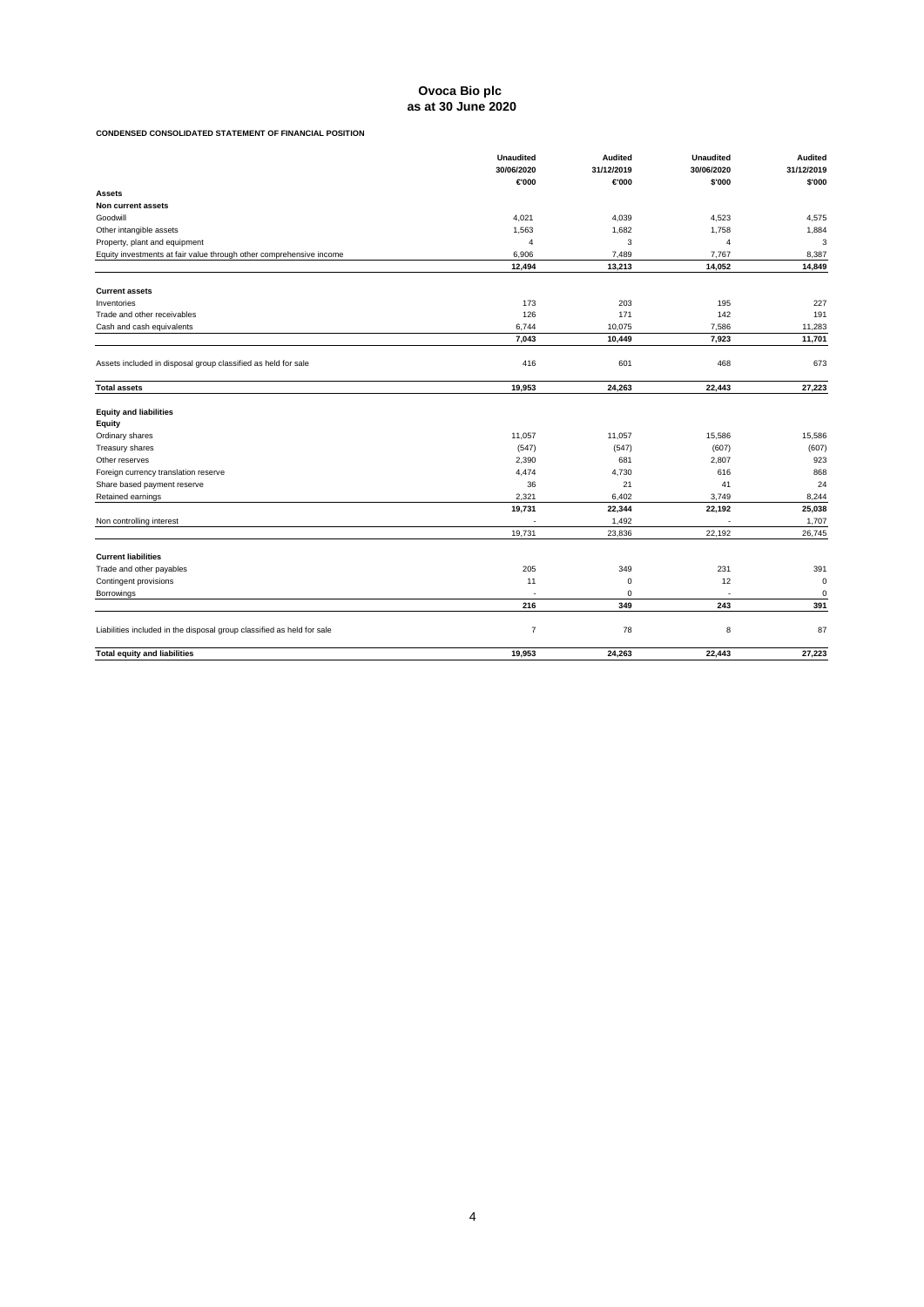**CONDENSED CONSOLIDATED STATEMENT OF CASH FLOWS**

|                                                                     | <b>Unaudited</b><br>30/06/2020<br>€000 | <b>Unaudited</b><br>30/06/2019<br>€000 | <b>Unaudited</b><br>30/06/2020<br>\$'000 | <b>Unaudited</b><br>30/06/2019<br>\$'000 |
|---------------------------------------------------------------------|----------------------------------------|----------------------------------------|------------------------------------------|------------------------------------------|
| Cash flows from operating activities                                |                                        |                                        |                                          |                                          |
| Loss for the period before tax                                      | (2,039)                                | (398)                                  | (2, 247)                                 | (452)                                    |
| Depreciation and amortisation                                       | 35                                     | 36                                     | 38                                       | 42                                       |
| Share options expense                                               | 15                                     | $\overline{1}$                         | 17                                       | $\mathbf{1}$                             |
| Finance income                                                      | (195)                                  | (282)                                  | (214)                                    | (320)                                    |
| Decrease/(Increase) in inventories                                  | 32                                     | (30)                                   | 36                                       | (33)                                     |
| Decrease in trade and other receivables                             | 171                                    | 34                                     | 193                                      | 40                                       |
| Decrease in trade and other payables                                | (134)                                  | (63)                                   | (150)                                    | (72)                                     |
| Net movement in assets & liabilities included in the disposal group | (26)                                   | 73                                     | (29)                                     | 87                                       |
| Gain on disposal of assets                                          | (4)                                    |                                        | (4)                                      |                                          |
| Finance costs                                                       | 8                                      | 4                                      | 9                                        | 5                                        |
| Net cash used in operating activities                               | (2, 137)                               | (625)                                  | (2, 351)                                 | (702)                                    |
| Cash flow from financing activities<br>Loan repayment               |                                        | (989)                                  |                                          | (1, 133)                                 |
| Finance costs                                                       | (8)                                    | (4)                                    | (9)                                      | (5)                                      |
| Net cash generated from financing activities                        | (8)                                    | (993)                                  | (9)                                      | (1, 138)                                 |
| Cash flows from investing activities                                |                                        |                                        |                                          |                                          |
| Dividends received                                                  | 195                                    | 286                                    | 214                                      | 325                                      |
| Additions of research and development costs internally developed    | (117)                                  | (342)                                  | (132)                                    | (364)                                    |
| Additions of patents acquired                                       | (21)                                   | 0                                      | (24)                                     |                                          |
| Acquisition of additional interest in subsidiary                    | (4, 106)                               | (429)                                  | (4, 377)                                 | (528)                                    |
| Net proceeds from sale of equity securities at FVOCI                | 2.203                                  | 2,986                                  | 2,423                                    | 3,393                                    |
| Proceeds from disposal of assets                                    | 24                                     | (41)                                   | 26                                       | (45)                                     |
| Net cash generated from investing activities                        | (1,822)                                | 2.460                                  | (1,870)                                  | 2,781                                    |
| Effects of foreign exchange                                         | 565                                    | 47                                     | 453                                      | 54                                       |
| Net decrease in cash and cash equivalents                           | (3,402)                                | 889                                    | (3,777)                                  | 995                                      |
| Cash and cash equivalents at the beginning of period                | 10.075                                 | 1.823                                  | 11,283                                   | 2,088                                    |
| Cash and cash equivalents at the end of the period                  | 6.673                                  | 2,712                                  | 7,506                                    | 3,083                                    |
| Cash and Cash equivalents included in the disposal group            | 71                                     | 10                                     | 80                                       | 11                                       |
| Cash and Cash Equivalents for Continuing operations                 | 6.744                                  | 2.722                                  | 7.586                                    | 3.094                                    |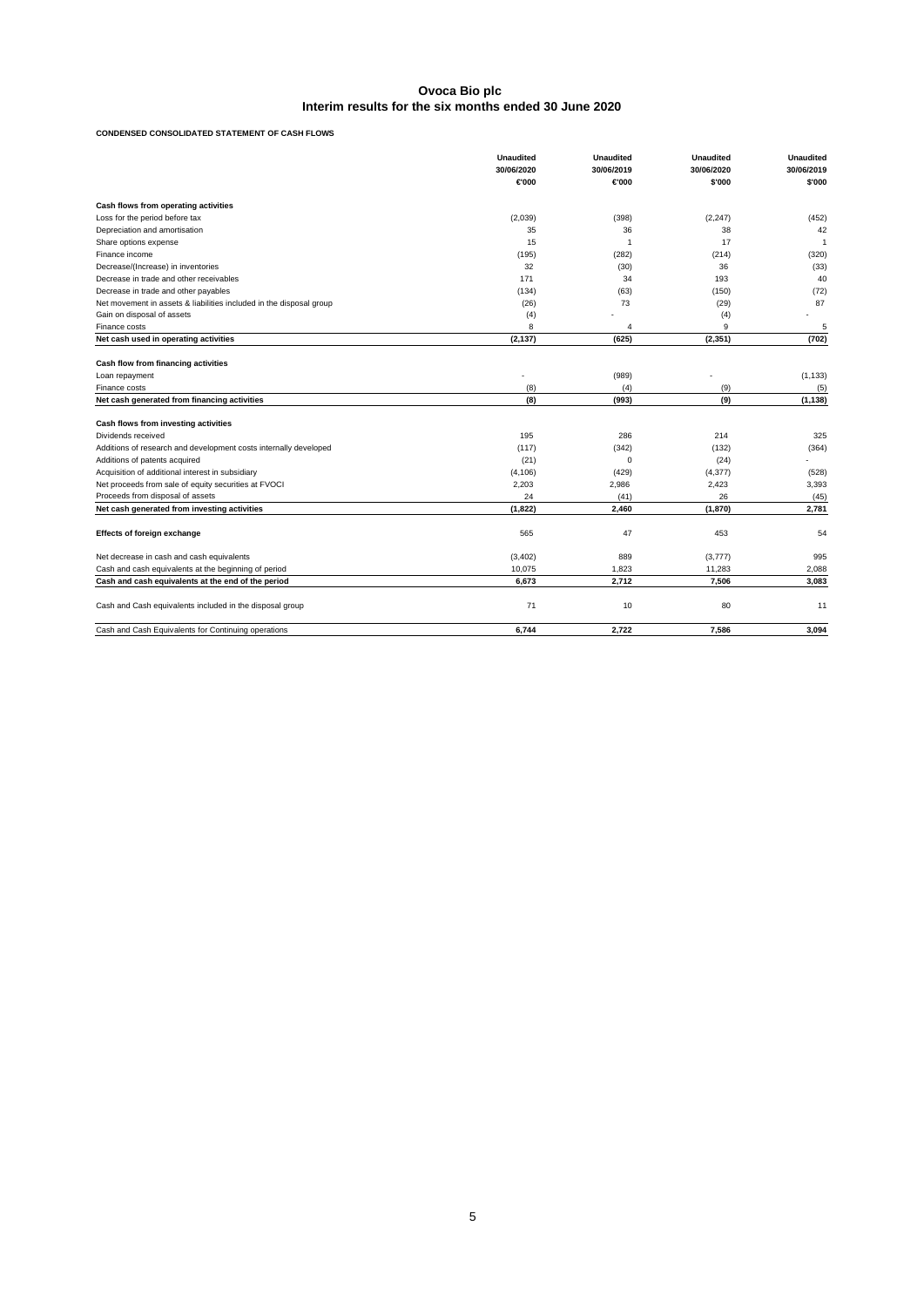#### **1 Basis of Preparation**

The interim consolidated financial statements for the six months ended 30 June 2020 are presented in € '000, which is the functional currency of the Croup. The US\$000 are shown for information purposes only. The Financial

The interim consolidated financial statements do not include all the information and disclosures required in the annual financial statements and should be read in conjunction with the Group's annual financial statements fo

## **2 Accounting Policies**

The accounting policies adopted in the preparation of the interim consolidated financial statements are consistent with those followed in the preparation of the Group's annual financial statements for the financial year en

#### **Other pronouncements**

Some accounting pronouncements which have become effective from 1 January 2020 and have therefore been adopted do not have a significant impact on the Group's financial results or position.

## **3 Going concern**

The directors have reviewed the current state of the Group's frances, taking into account resources currently available. The directors are satisfied that in preparing the financial statements here increases in the giving c

Although the effects cannot be fully determined, the directors believe that the main risks and uncertainties associated with COVID-19 are as follows:

-a potential reduction in economic activity which may result in reduced consumer and business spending -a reduction in asset values

-a prolonged period of government restrictions on the movement of people and supplies<br>-a delay in completing planned research and development activities<br>-a delay in expanding the international activities of the Group

The financial statements do not include any adjustments that would result if the director's plans were not successful.

#### **4 Estima**

When preparing the interim financial statements, management undertakes a rumber of judgements, estimates and assumptions about recognition and measurement of assets, labilities, income and expenses. The actual results may

#### **5 Segmental reporting**

Information regarding the Group's operating segments is set out below in accordance with IFRS 8 requires operating segments. IFRS 8 requires operating segments to be identified on the basis of internal reports that are reg

At 30 June 2020 and 2019, the Group had two business segments, Bio-pharmaceutical and hwestment segments. Bio-pharmaceutical activities are exclusively carried out by IVIX LLC in Russia and Australia. Investing activities

The Exploration segment is presented as being discontinued as reported in the 31 December 2019 Annual Report.

|                             | Bio-           |            |                |          | Bio-                    |                          |                 |                 |
|-----------------------------|----------------|------------|----------------|----------|-------------------------|--------------------------|-----------------|-----------------|
| Period ended 30 June 2020   | pharmaceutical | Investment | Admin.         | Total    | pharmaceutical          | Investment               | Admin.          | Total           |
|                             | €000           | €000       | €000           | €000     | <b>US\$'000</b>         | <b>US\$'000</b>          | <b>US\$'000</b> | <b>US\$'000</b> |
| Depreciation & amortisation | (35)           | ٠          | ÷,             | (35)     | (39)                    | $\overline{\phantom{a}}$ | 0               | (39)            |
| Administration expenses     | (245)          | (164)      | (659)          | (1,068)  | (270)                   | (181)                    | (726)           | (1, 177)        |
| Other gains/(losses)        | 86             | (1, 184)   | $\overline{7}$ | (1,091)  | 95                      | (1, 305)                 | 8               | (1, 202)        |
| Operating loss              | (194)          | (1, 348)   | (652)          | (2, 194) | (214)                   | (1,486)                  | (718)           | (2, 418)        |
|                             |                |            |                |          |                         |                          |                 |                 |
| Finance costs               | (1)            | (2)        | (6)            | (9)      | (1)                     | (2)                      | (7)             | (10)            |
| Finance income              | $\overline{2}$ | 194        |                | 196      | $\overline{\mathbf{2}}$ | 214                      |                 | 216             |
| Loss before tax             | (193)          | (1, 155)   | (658)          | (2,007)  | (213)                   | (1, 274)                 | (725)           | (2, 212)        |
| Income Tax                  |                |            |                |          |                         |                          |                 |                 |
| Loss after tax              | (193)          | (1, 155)   | (658)          | (2,007)  | (213)                   | (1, 274)                 | (725)           | (2, 212)        |
|                             |                |            |                |          |                         |                          |                 |                 |
| Segment assets              | 2,358          | 13,728     | 3,452          | 19,538   | 2,652                   | 15,440                   | 3,883           | 21,975          |
| Segment liabilities         | (221)          |            | (5)            | (216)    | (249)                   |                          | (6)             | (255)           |
| Net assets                  | 2,137          | 13,728     | 3,457          | 19,322   | 2,403                   | 15,440                   | 3,877           | 21,720          |
|                             |                |            |                |          |                         |                          |                 |                 |
|                             | Bio-           |            |                |          | Bio-                    |                          |                 |                 |
| Period ended 30 June 2019   | pharmaceutical | Investment | Admin.         | Total    | pharmaceutical          | Investment               | Admin.          | Total           |
|                             | €000           | €000       | €000           | €000     | <b>US\$'000</b>         | <b>US\$'000</b>          | <b>US\$'000</b> | <b>US\$'000</b> |
| Administration expenses     | (552)          | (255)      | (377)          | (1, 184) | (627)                   | (290)                    | (428)           | (1, 345)        |
| Other gains                 | 360            | 96         | $\overline{7}$ | 463      | 409                     | 110                      | 8               | 527             |
| Operating loss              | (192)          | (159)      | (370)          | (721)    | (218)                   | (180)                    | (420)           | (818)           |
|                             |                | (3)        |                |          |                         |                          | (1)             |                 |
| Finance costs               |                |            | (1)            | (4)      |                         | (3)                      |                 | (4)<br>325      |
| Finance income              | 3              | 283        |                | 286      | 3                       | 322                      |                 |                 |
| (Loss)/profit before tax    | (189)          | 121        | (371)          | (439)    | (215)                   | 139                      | (421)           | (497)           |
| Segment assets              | 2,891          | 15,912     | 3,264          | 22,067   | 3,253                   | 18,052                   | 3,746           | 25,051          |
| Segment liabilities         | (99)           |            | (15)           | (114)    | (112)                   |                          | (17)            | (129)           |
| Net assets                  | 2.792          | 15,912     | 3.249          | 21,953   | 3.141                   | 18,052                   | 3.729           | 24.922          |